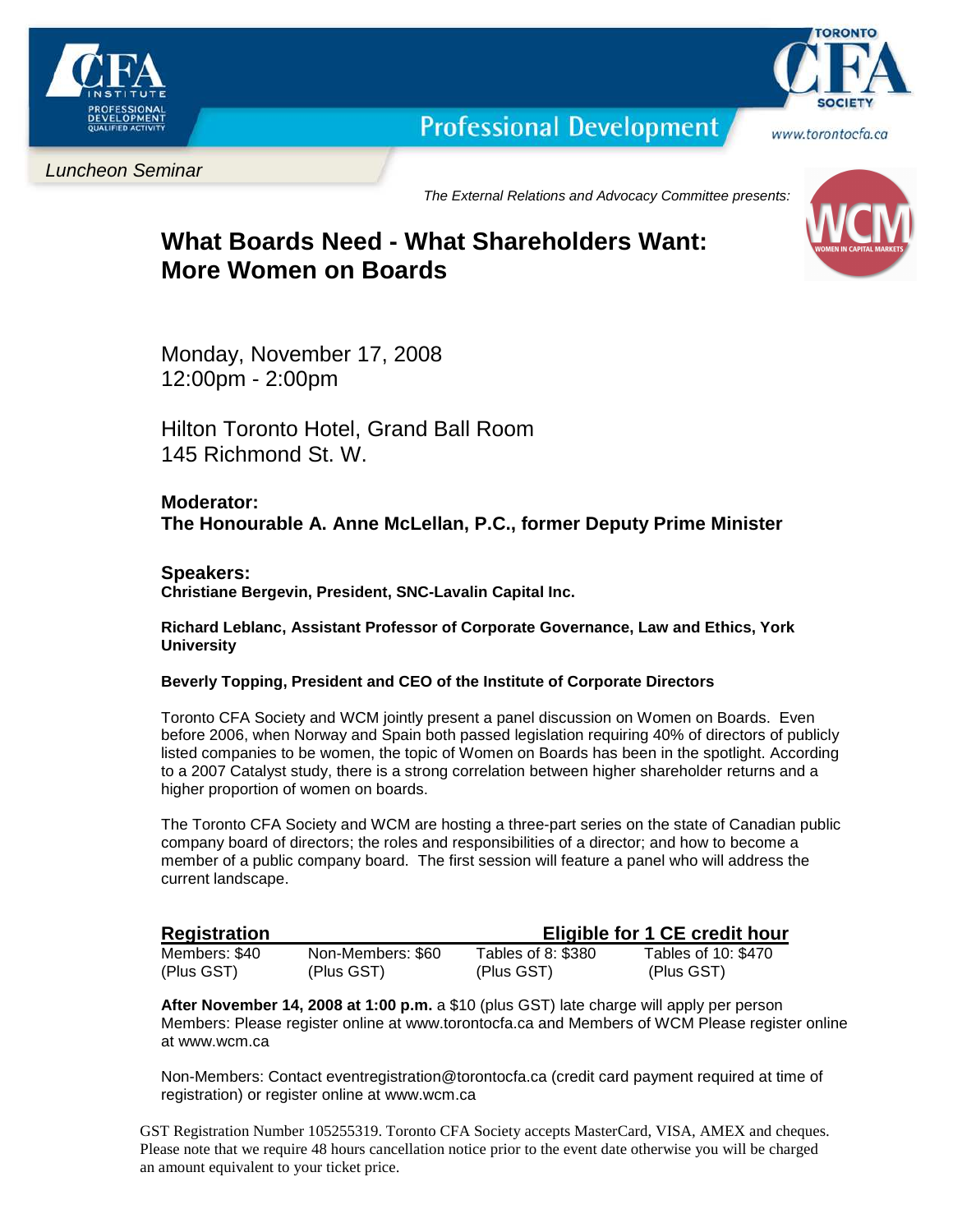

www.torontocfa.ca

**Professional Development** 

#### Luncheon Seminar

The External Relations and Advocacy Committee presents:



 **The Honourable A. Anne McLellan, P.C.** joined Bennett Jones LLP in its Edmonton office July 4, 2006. Ms. McLellan provides strategic advice to the firm and its clients.

On May 12, 2006 she was appointed Distinguished Scholar in Residence at the University of Alberta in the newly established Institute for United States Policy Studies.

She serves on the Board of Directors of Nexen, an independent, Canadianbased global energy company, Agrium, a global producer and marketer of agricultural nutrients and industrial products and a major retail supplier of agricultural products and services, Cameco, the world's largest uranium producer and Edmonton Regional Airport Authority, a financially independent, non-share corporation charged with managing the regions four airports. Among her many community commitments, she also sits on the Board of the Royal Alexandra Hospital Charitable Foundation, the Community Outreach Committee for the Lois Hole Hospital for Women, the National Strategy Council for the Mazankowski Alberta Heart Institute and is Chair of the Friends of the Legal Resource Centre, an organization that promotes access to justice.

Ms. McLellan served four terms as the Liberal Member of Parliament for Edmonton Centre from October 25, 1993 – January 23, 2006. She served as Deputy Prime Minister of Canada and as the first Minister of Public Safety and Emergency Preparedness in the government of the Rt.

Hon. Paul Martin (December 2003 - January 2006).

Ms McLellan served as Minister of Health (January 2002 – December 2003), Minister of Justice and Attorney General of Canada (June 1997 – January 2002) and Minister of Natural Resources and Federal Interlocutor for Métis and Non-Status Indians (November 1993 – June 1997).

From 1976 to 1980, Ms McLellan was an assistant professor of law at the University of New Brunswick. In 1980, she was appointed associate professor of law at the University of Alberta. She served as associate dean of the Faculty of Law between 1985 and 1987 and as acting dean from July 1991 to June 1992.

Ms McLellan has also served on the board of directors of the Canadian Civil Liberties Association and Alberta Legal Aid and was Vice-President of the University of Alberta's Faculty Association.

She holds a Bachelor of Arts and a Law degree from Dalhousie University and a Master of Laws degree from King's College, University of London. Ms McLellan was admitted to the Bar of Nova Scotia in 1976.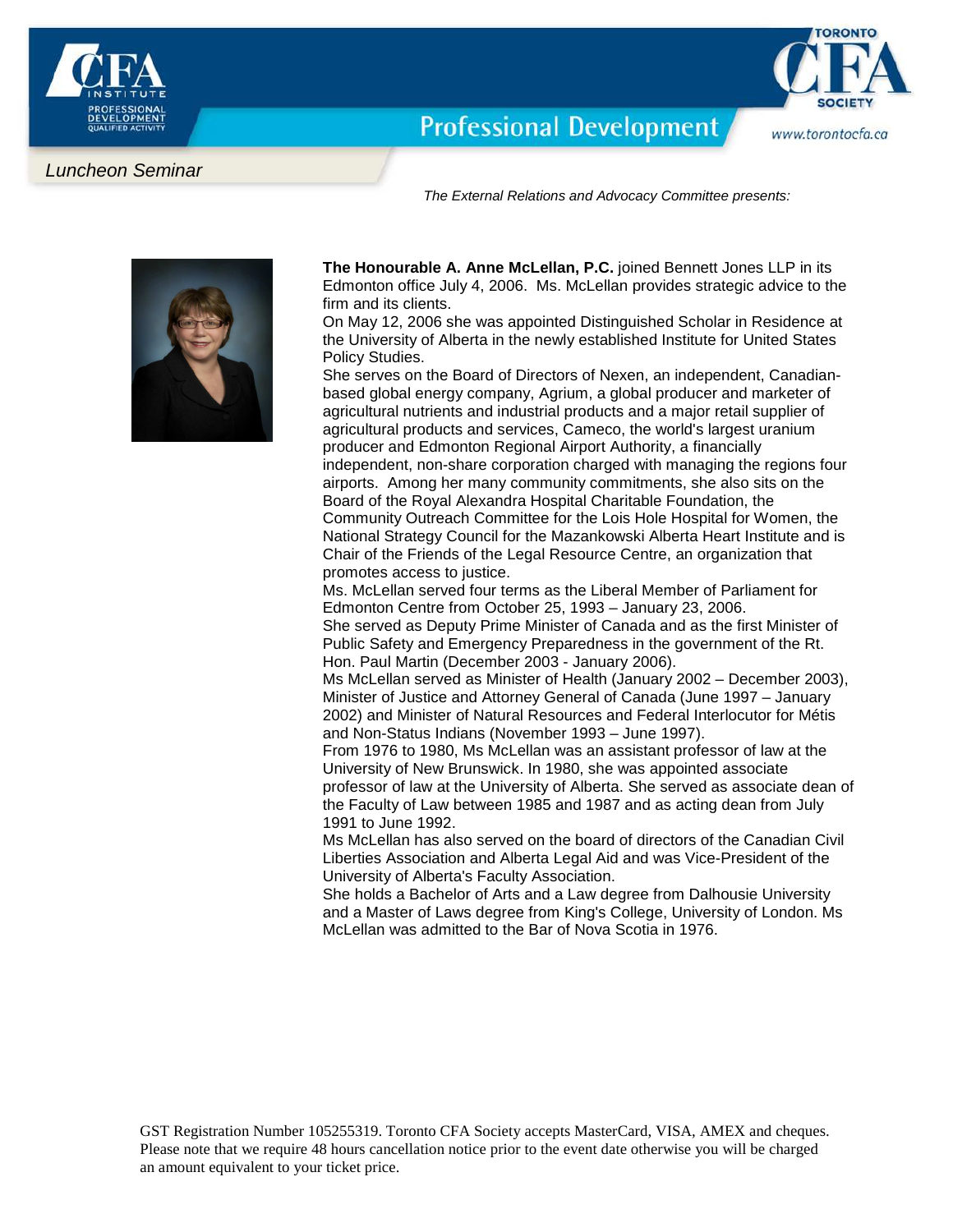

www.torontocfa.ca

**Professional Development** 

## Luncheon Seminar

The External Relations and Advocacy Committee presents:



**Christiane Bergevin** is a high-performance, visionary executive who has built the world-class finance services subsidiary of a 19,000+ employees Canadian multinational company. In less than ten years, she has implemented a unique positioning strategy within and outside of Canada that has helped make her organization a top industry performer in growth, financial performance and shareholder value and one of few Canada's global players.

A gifted trilingual communicator, she has enlisted, through a collaborative approach, the whole organization to share her vision on how SNC-Lavalin Capital's advisory/M&A services could reinforce SNC's positioning in domestic and foreign markets.

Christiane is one of a handful of financial sector experts who combines unparalleled international execution skills and award-winning Canadian deal making. She has led the structuring of some of the largest infrastructure debt closings in Canada, notably for the CDN \$3.1 B Highway 407 acquisition and the CDN \$1.9 B Canada Line concession in Vancouver. SNC-Lavalin Capital is currently involved in cutting-edge mandates worldwide for projects of over \$15 B, extending even to the nuclear sector.

In 1997, Christiane became a member of the SNC-Lavalin Group Management Committee. Prior to joining SNC International in 1990, she gained real estate financing experience with Standard Life and structured ground-breaking transactions in African and OECD markets for EDC, Canada's export credit agency.

In Fall 2007, Christiane was named to the Board of the Caisse de dépôt et placement du Québec. She is also on the Board of Directors of Business Development Bank of Canada and is a founding shareholder and Director of Cordiant Capital, the only Canadian-based emerging markets private equity and debt fund manager. She is on the Foundations of both, the Montreal Heart Institute and the Women's Centre of Montreal.

Christiane is a graduate of McGill University and Wharton School of Business.



**Richard Leblanc** is an award-winning teacher and researcher, consultant, lawyer and specialist on boards of directors. He is also a former recipient of Canada's Top 40 Under 40™ award. The award recognizes individuals from across Canada based on accomplishments demonstrating vision, leadership, innovation and achievement.

Professor Leblanc's research expertise is in corporate governance, specifically in the effectiveness of boards of directors. The recruitment, education and assessment of individual directors, including their skills, competencies and behaviours, are a feature of Dr Leblanc's research expertise. Governments, regulators, industry and shareholder associations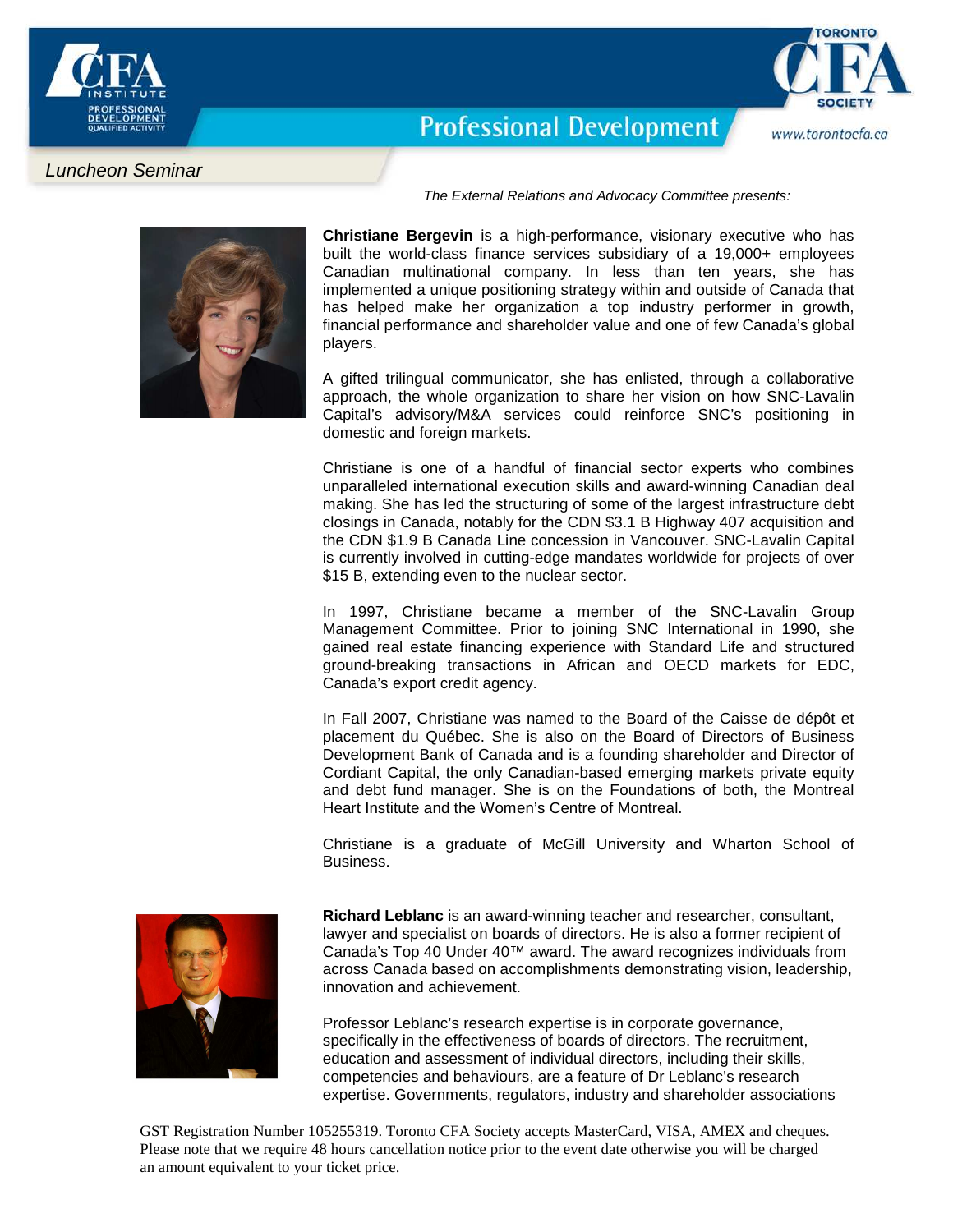



**Professional Development** 

### Luncheon Seminar

The External Relations and Advocacy Committee presents:

both in Canada and internationally, including Industry Canada, the Office of the Superintendent of Financial Institutions, Ontario Securities Commission, Toronto Stock Exchange, Financial Services Corporation of Ontario, Crown Investment Corporation, Ontario Teachers' Pension Plan and commonwealth directors' associations, have sought Professor Leblanc's expertise.

Dr Leblanc has served as an external advisor to boards that have won national awards and peer endorsement from institutional shareholders for their corporate governance practices and has also acted as a corporate governance expert witness in recent years. He has conducted over two hundred director interviews and has studied, advised and/or assessed dozens of boards in action. This work has spanned audit, compensation, nominating and governance committees, chairs of boards, chairs of board committees and CEOs.

He has published several articles in academic and practitioner-based journals, including Corporate Governance: An International Review, International Journal of Business Governance and Ethics, International Journal of Disclosure and Governance, The Corporate Board and others. In addition, Professor Leblanc is a co-author or contributing author to five books, including:

- Inside the Boardroom: How Boards Really Work and the Coming Revolution in Corporate Governance with J. Gillies (Wiley, 2005);
- "Getting the Right Directors on Your Board," in Conger, J., ed., Boardroom Realities: Building Leaders Across Your Board (Jossey-Bass, 2009); and
- Burke, R., "Women on Corporate Boards: The Canadian Perspective," in Burke, R., et al., Women on Corporate Boards of Directors: Research and Practice (Cheltenham, Glos: Edward Elgar, 2009).

Dr Leblanc holds Bachelor of Science and MBA degrees from University of Toronto, Law degrees from Windsor University and University of Detroit, a Master of Laws degree from Osgoode Hall Law School and a PhD in Boards of Directors from the Schulich School of Business. He can be reached at rleblanc@yorku.ca or www.yorku.ca/rleblanc.



**Beverly Topping** is President and CEO of the Institute of Corporate Directors (ICD) www.icd.ca. Under her leadership, the ICD has mobilized its membership base and launched the ICD Directors Education Program, in partnership with Rotman School of Management and other leading universities across Canada. In her position, Beverly has made every effort to advance the profession of director and to raise the profile of women on boards. She has been published in The Globe and Mail and spoken at events held by the International Council of Institutional Investors, Yale University, Taiwan's Financial Sector Reforms, Canadian Women Entrepreneur Awards and the Canadian Society of Corporate Secretaries. Beverly also teaches in the Executive MBA program at the University of Ottawa's Telfer School of Management.